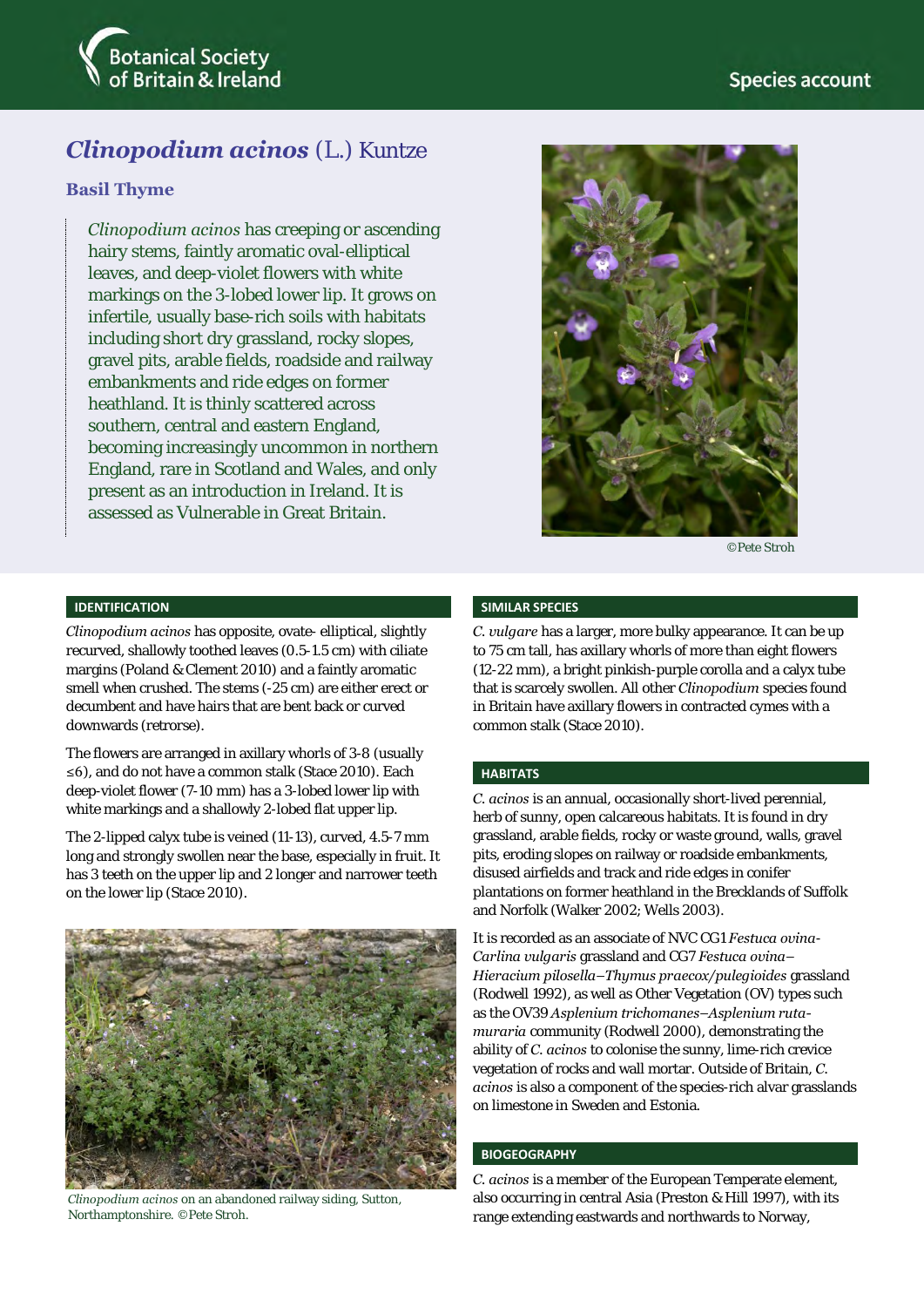# *Clinopodium acinos* (L.) Kuntze

Finland and Estonia, southwards to Spain and Morocco, and across to Turkey. It is recorded as an introduction in many eastern and western states of North America.

*C. acinos* is widespread but now much more thinly scattered and localised in the central, southern and eastern parts of England, having suffered a considerable decline in distribution since 1930 (Stroh et al. 2014). It becomes increasingly scarce in northern England, and is rare in both Wales and Scotland, where it has also suffered substantial declines. It is considered to be an introduced species in Ireland (Scannell & Synnott 1987).

#### **ECOLOGY**

*C. acinos* is an annual or short-lived perennial herb of dry, early successional and/or nutrient-poor habitats, flowering from May to September. In southern Europe it completes its life cycle in a single summer, and although this is often the case in Britain, its ability to also become a short-lived perennial points to an adaptation to the shorter and cooler northern growing season.

The plant has little or no vegetative spread, and requires open, dry, and light conditions for germination and establishment (Grime et al. 2007). It is capable of forming a persistent seed bank, with a small proportion of seeds able to remain viable in the soil for more than five years (Thompson et al. 1997). Together, these characters point to the plant having a natural cycle of fluctuation in abundance, largely driven by the degree and timing of disturbance activities.



Distribution of *Clinopodium acinos* in Great Britain and Ireland.

*C. acinos* was originally included in the *Satureja* complex of the *Lamiaceae* before being moved to *Acinos* (Dandy 1946). However, recent molecular and taxonomic work has led to a revision of the *Lamiaceae*, placing *Acinos* within *Clinopodium* (Harley et al. 2004).

Caterpillars of the very rare micro-moth *Coleophora tricolor*  (Basil Thyme Case-bearer) are exclusively dependent on flower heads of *C. acinos* for the early stages of their development.

#### **THREATS**

Broad-spectrum herbicides and more efficient methods of weed control, alongside the conversion of chalk and limestone pastures to arable, have led to a substantial decline in Britain of c. 50% in recent years (Cheffings & Farrell 2005). In many areas it is no longer found in arable fields, surviving only in less intensively managed habitats (Walker 2002).

Extant populations are vulnerable to being outcompeted by taller vegetation, and although the preference for extremely nutrient-poor habitats would suggest that this is not an immediate threat, increased nitrogen deposition and eutrophication are likely to have long-term impacts on the distribution and survival of this species.

### **MANAGEMENT**

Management should aim for a short sward by the end of the growing season. Depending on the habitat, this can be achieved by grazing with sheep, cutting and removing the arisings, grazing by feral rabbits, or sometimes a mixture of all three.

The occasional creation of small areas of bare ground is desirable. This is often achieved as a by-product of rabbit activity, although too much bare ground and disturbance may have negative impacts. Feral rabbit grazing may also affect the ability for plants to flower and set seed, depending on the number of animals in any one year. However, natural fluctuations in the rabbit population should, in the long-term, outweigh short-term concerns. The prevention of scrub encroachment may be necessary to maintain open conditions from time to time.

#### **REFERENCES**

- Dandy, J.E. 1946. Checklist of British Vascular Plants. *Journal of Ecology* 33: p. 326.
- Cheffings, C.M., Farrell, L. (eds.), Dines, T.D., Jones, R.A., Leach, S.J., McKean, D.R., Pearman, D.A., Preston, C.D. Rumsey, F.J. & Taylor, I. 2005. *The Vascular Plant Red Data List for Great Britain. Species Status* **7**: 1-116. Joint Nature Conservation Committee, Peterborough.
- Harley, R.M., S. Atkins, S., Budantsev, A.L., Cantino, P.D., Conn, B.J., Grayer, R., Harley, M.M., de Kok, R., Krestovskaja, T., Morales, R., Paton, A.J., Ryding, O., & Upson, T. 2004. Labiatae. In: Kubitzki, K. (editor) &